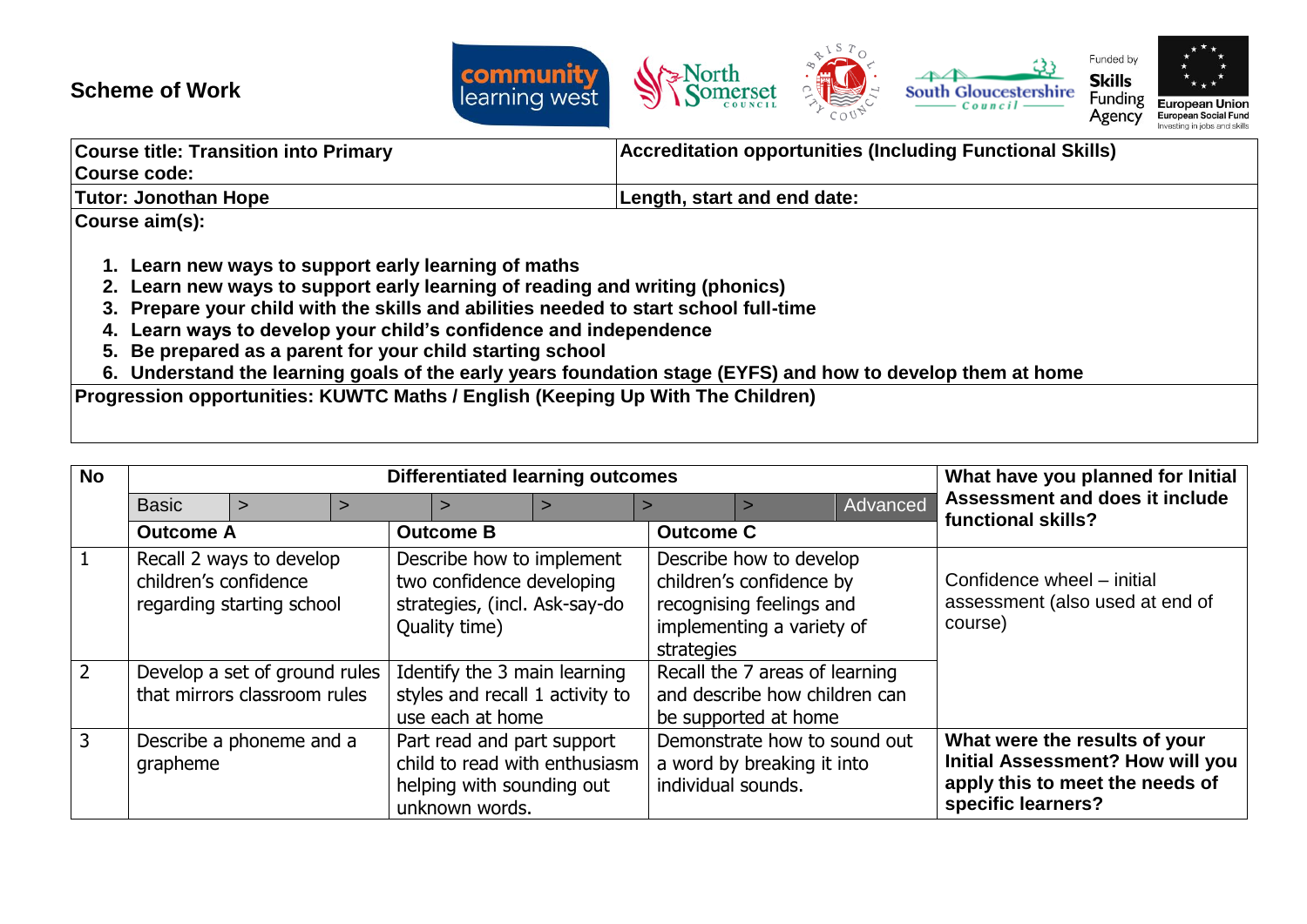| $\overline{4}$ | Recall at least 3 of the 5<br>suggested ideas for<br>introducing maths at home                                                                                                                                                                             | Demonstrate ability to<br>support child with the 4<br>operations at Reception level<br>with support | Demonstrate ability to support<br>child with the 4 operations at<br>Reception level independently                                                                 |  |  |  |
|----------------|------------------------------------------------------------------------------------------------------------------------------------------------------------------------------------------------------------------------------------------------------------|-----------------------------------------------------------------------------------------------------|-------------------------------------------------------------------------------------------------------------------------------------------------------------------|--|--|--|
| 5              | Identify 1 gross and 1 fine<br>motor skill activity to<br>implement at home                                                                                                                                                                                | Identify at least 3 gross and<br>3 fine motor skills activities<br>to implement at home             | Describe both gross and fine<br>motor skills activities (3 of each)<br>to implement at home                                                                       |  |  |  |
| 6              | Describe 1 way to encourage<br>children to try new food                                                                                                                                                                                                    | Describe a healthy lunch and<br>1 way to encourage children<br>to eat a wide range of food          | Describe 5 things that will<br>ensure parents are well<br>prepared for their child starting<br>school including recounting 2<br>benefits of different food types. |  |  |  |
|                | Outcomes for children (if family learning)<br>1. Actively engage in a conversation about feelings and expectations about starting school<br>2. Actively engage in attempting to use maths with parent's support<br>3. Engage in reading a book with parent |                                                                                                     |                                                                                                                                                                   |  |  |  |
|                | 4. Sound out a CVC word with parental support<br>5. 1. Try at least 1 / 2 new learning activities with parental support<br>6. Discuss character names for at least 2 food items / types, e.g. Carly the Carrot                                             |                                                                                                     |                                                                                                                                                                   |  |  |  |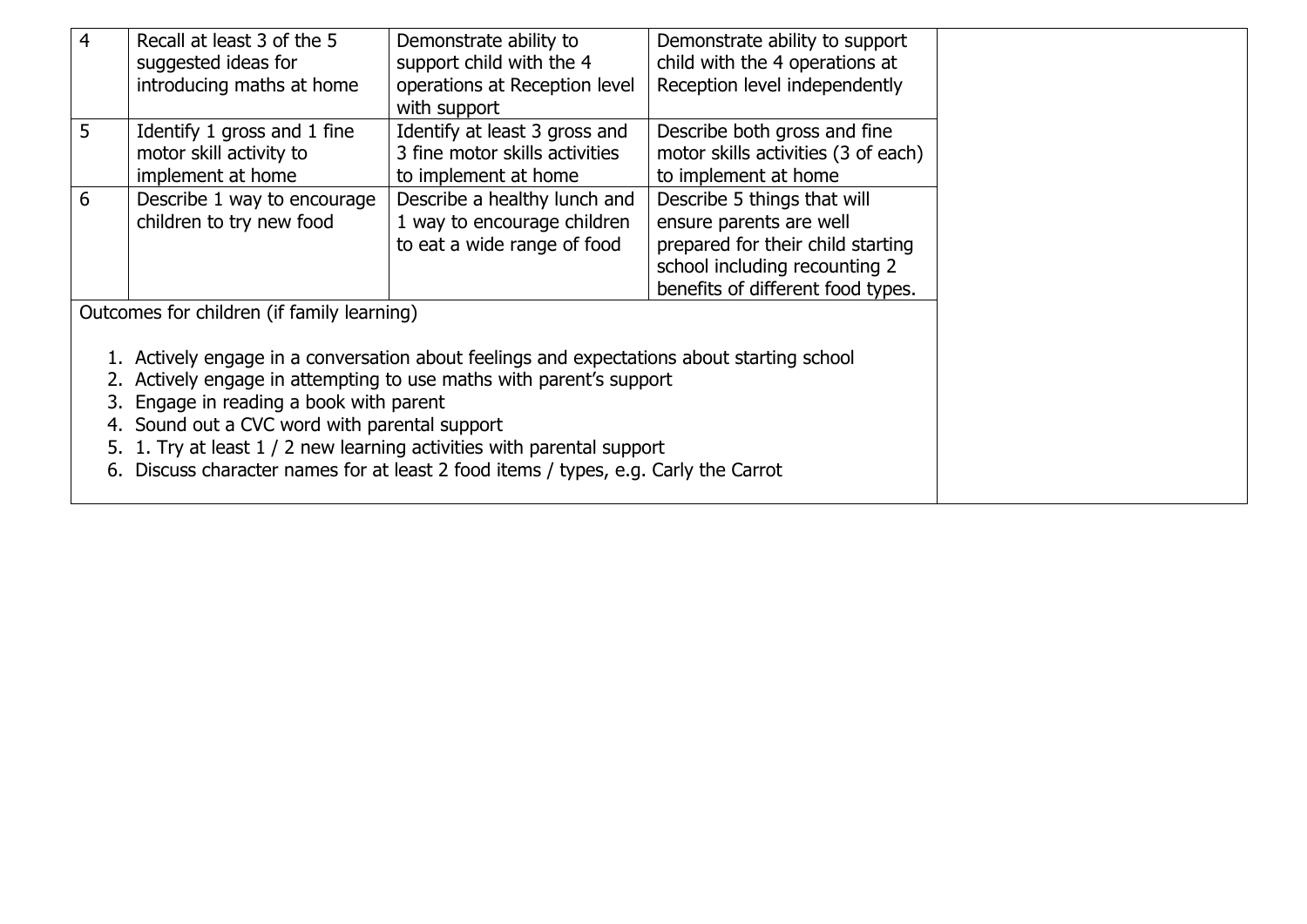| <b>Date</b>    | Learning<br>outcomes   | <b>Assessment / learning</b><br>checks                                                                                                                                                                                                                                                                                                                                                 | Notes - including teaching methods / learner activities<br>and resources, opportunities for functional Skills                                                                                                                                                                                                                                                                                                                                                                                                                                                                                                                      | <b>Good practice checklist</b>                                                                                                                                                                                                                                                                                                                                                                                                               |  |
|----------------|------------------------|----------------------------------------------------------------------------------------------------------------------------------------------------------------------------------------------------------------------------------------------------------------------------------------------------------------------------------------------------------------------------------------|------------------------------------------------------------------------------------------------------------------------------------------------------------------------------------------------------------------------------------------------------------------------------------------------------------------------------------------------------------------------------------------------------------------------------------------------------------------------------------------------------------------------------------------------------------------------------------------------------------------------------------|----------------------------------------------------------------------------------------------------------------------------------------------------------------------------------------------------------------------------------------------------------------------------------------------------------------------------------------------------------------------------------------------------------------------------------------------|--|
|                | number                 |                                                                                                                                                                                                                                                                                                                                                                                        | development                                                                                                                                                                                                                                                                                                                                                                                                                                                                                                                                                                                                                        |                                                                                                                                                                                                                                                                                                                                                                                                                                              |  |
| $\mathbf 1$    | Ch.1                   | <b>Tutor led</b><br>$\bullet$<br>Paperwork<br>completed<br>Learner feedback /<br>discussion<br>Suggestions given /<br>answers to<br>questions posed<br>Tutor observation<br>$\bullet$<br>Group discussion -<br>$\bullet$<br>ideas written on<br>flipchart<br>Group discussion -<br>$\bullet$<br>learner feedback<br>Learner feedback<br>$\bullet$<br>Group discussion<br>LDs completed | <b>Building Confidence (Parents only)</b><br>Introduction to session outcomes.<br>Admin and IA, including individual needs for children<br>with known disabilities<br>Ground rules<br>$\bullet$<br>Initial questions & comments<br>$\bullet$<br>Children's feelings<br>Independence<br>$\bullet$<br><b>Quality Time</b><br>Ask-say-do<br>$\bullet$<br>Overcoming anxiety<br>Working with others<br>Sharing<br>$\bullet$<br>Turn taking, frustration- brainstorm ideas for helping<br>children deal with frustration<br>Reflection on learning<br>$\bullet$<br>Evaluation of session.<br>$\bullet$<br>Learners record own progress. | Have you planned:<br>$\Box$ Assessment/checking<br>with learners of<br><b>Functional Skills</b><br>English, Maths, IT as<br>appropriate<br>$\Box$ Differentiation<br>$\Box$ Embedded FS learning<br>opportunities?<br>$\Box$ Methods/format for<br>regular recording<br>progress and<br>achievement with<br>learners?<br>Timely reviews and<br>$\Box$<br>recording of learning<br>and progress<br>$\Box$ Embedded equality and<br>diversity? |  |
| $\overline{2}$ | $\overline{2}$<br>Ch.5 | <b>Tutor led</b><br>$\bullet$<br>Group discussion /<br>feedback<br>Group feedback -<br>ideas written on<br>flipchart<br>Pairs work then<br>group feedback<br>Tutor led questions<br>LDs completed<br>$\bullet$                                                                                                                                                                         | <b>EYFS (Parents only)</b><br>Introduction to session outcomes.<br>Human needs task - identify needs and order based on<br>$\bullet$<br>learners' opinions as to their importance<br>Rules – write a set of rules together for home<br>$\bullet$<br>Learning in Reception class<br>Learning ingredients<br>Learning through play<br><b>Transferable skills</b><br>$\bullet$<br>Plan a home activity to support one of the 7 standards<br>$\bullet$<br><b>EYFS areas of learning</b><br><b>Effective learning</b>                                                                                                                   | Enhancement of<br>□<br>learning by using digital<br>technologies?<br>$\Box$ Attention to health and<br>safety?<br>$\Box$ Ensuring learners feel<br>safe and able to raise<br>issues and concerns?<br>$\Box$ Timely and sufficient<br>opportunities to raise<br>aspiration and reflect on<br>progression<br>opportunities?                                                                                                                    |  |
| $\overline{3}$ | 3<br>Ch. 3 & 4         | <b>Tutor led</b><br>Learner feedback,<br>answering<br>questions verbally                                                                                                                                                                                                                                                                                                               | <b>Reading &amp; Writing (Parents then children together)</b><br>Introduction to session outcomes.<br>What is phonics & why is it important<br>Letters and sounds – same spelling different sound                                                                                                                                                                                                                                                                                                                                                                                                                                  |                                                                                                                                                                                                                                                                                                                                                                                                                                              |  |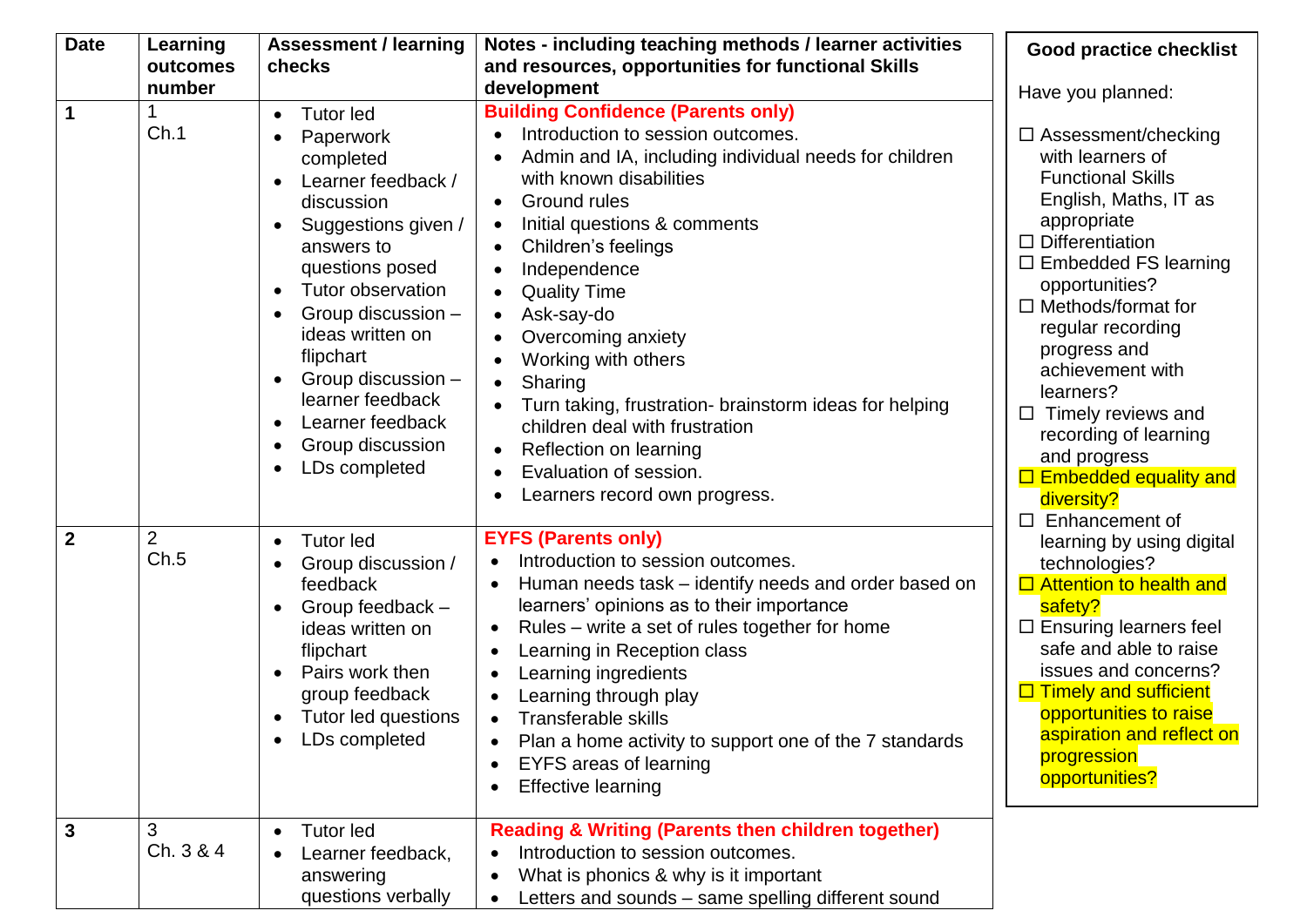|   |       | Tutor observation<br>$\bullet$<br>and written letter<br>formation<br>Learner verbal<br>$\bullet$<br>sounding-out,<br>feedback<br>Learner verbal<br>$\bullet$<br>sounding-out<br><b>Discussion</b><br>$\bullet$<br>LDs completed | Letter formation<br>$\bullet$<br>Dinosaur names - decode dinosaur names<br>Make up nonsense words for each other – sound it out<br>Fun with phonics $-$ game with actions<br>Sounding out<br>Story telling<br>Children arrive<br>Reading together<br>Phonics and actions<br>Phonics game<br>Reflection on learning<br>Evaluation of session<br>Learners record own progress |
|---|-------|---------------------------------------------------------------------------------------------------------------------------------------------------------------------------------------------------------------------------------|-----------------------------------------------------------------------------------------------------------------------------------------------------------------------------------------------------------------------------------------------------------------------------------------------------------------------------------------------------------------------------|
| 4 | 4     | <b>Tutor led</b>                                                                                                                                                                                                                | <b>Maths (Parents then children together)</b>                                                                                                                                                                                                                                                                                                                               |
|   | Ch. 2 | $\bullet$                                                                                                                                                                                                                       |                                                                                                                                                                                                                                                                                                                                                                             |
|   |       | Group discussion<br>$\bullet$                                                                                                                                                                                                   | Introduction to session outcomes.                                                                                                                                                                                                                                                                                                                                           |
|   |       | Tutor led - learner                                                                                                                                                                                                             | Maths baseline<br>$\bullet$                                                                                                                                                                                                                                                                                                                                                 |
|   |       | feedback                                                                                                                                                                                                                        | Maths topics in Reception                                                                                                                                                                                                                                                                                                                                                   |
|   |       | discussion                                                                                                                                                                                                                      | Maths at home – money, patterns and position                                                                                                                                                                                                                                                                                                                                |
|   |       | Discussion and<br>$\bullet$<br>tutor observation                                                                                                                                                                                | Direction – robot moving game<br>$\bullet$                                                                                                                                                                                                                                                                                                                                  |
|   |       | Learner feedback -                                                                                                                                                                                                              | Four operations<br>$\bullet$                                                                                                                                                                                                                                                                                                                                                |
|   |       | recorded on                                                                                                                                                                                                                     | Children join<br>$\bullet$                                                                                                                                                                                                                                                                                                                                                  |
|   |       | flipchart                                                                                                                                                                                                                       | Plenary<br>$\bullet$                                                                                                                                                                                                                                                                                                                                                        |
|   |       | LDs completed                                                                                                                                                                                                                   | Reflection on learning                                                                                                                                                                                                                                                                                                                                                      |
|   |       |                                                                                                                                                                                                                                 | Evaluation of session                                                                                                                                                                                                                                                                                                                                                       |
|   |       |                                                                                                                                                                                                                                 | Learners record own progress                                                                                                                                                                                                                                                                                                                                                |
| 5 | 5     | <b>Tutor led</b><br>$\bullet$                                                                                                                                                                                                   | <b>Getting children ready</b>                                                                                                                                                                                                                                                                                                                                               |
|   | Ch. 4 | <b>Discussion</b><br>$\bullet$                                                                                                                                                                                                  | Introduction to session outcomes.                                                                                                                                                                                                                                                                                                                                           |
|   |       | Learner feedback,<br>٠                                                                                                                                                                                                          | Gross and fine motors skills – activities at home<br>٠                                                                                                                                                                                                                                                                                                                      |
|   |       | <b>Tutor observations</b>                                                                                                                                                                                                       | Junk modeling – make a game from junk                                                                                                                                                                                                                                                                                                                                       |
|   |       | of group                                                                                                                                                                                                                        | Understanding emotions                                                                                                                                                                                                                                                                                                                                                      |
|   |       | discussions                                                                                                                                                                                                                     | Getting on with others                                                                                                                                                                                                                                                                                                                                                      |
|   |       | Group discussion<br>о                                                                                                                                                                                                           | Exploring with Curiosity – bug hotels                                                                                                                                                                                                                                                                                                                                       |
|   |       | Tutor observation<br>$\bullet$                                                                                                                                                                                                  | Classroom expectations: listening skills, asking for help,                                                                                                                                                                                                                                                                                                                  |
|   |       | Discussion - ideas<br>$\bullet$                                                                                                                                                                                                 | routines,                                                                                                                                                                                                                                                                                                                                                                   |
|   |       | noted on flipchart                                                                                                                                                                                                              | Final thoughts – criteria for starting school                                                                                                                                                                                                                                                                                                                               |
|   |       | Learning diaries<br>$\bullet$<br>completed                                                                                                                                                                                      | Reflection on learning<br>Evaluation of session                                                                                                                                                                                                                                                                                                                             |
|   |       |                                                                                                                                                                                                                                 |                                                                                                                                                                                                                                                                                                                                                                             |
|   |       |                                                                                                                                                                                                                                 | Learners record own progress                                                                                                                                                                                                                                                                                                                                                |